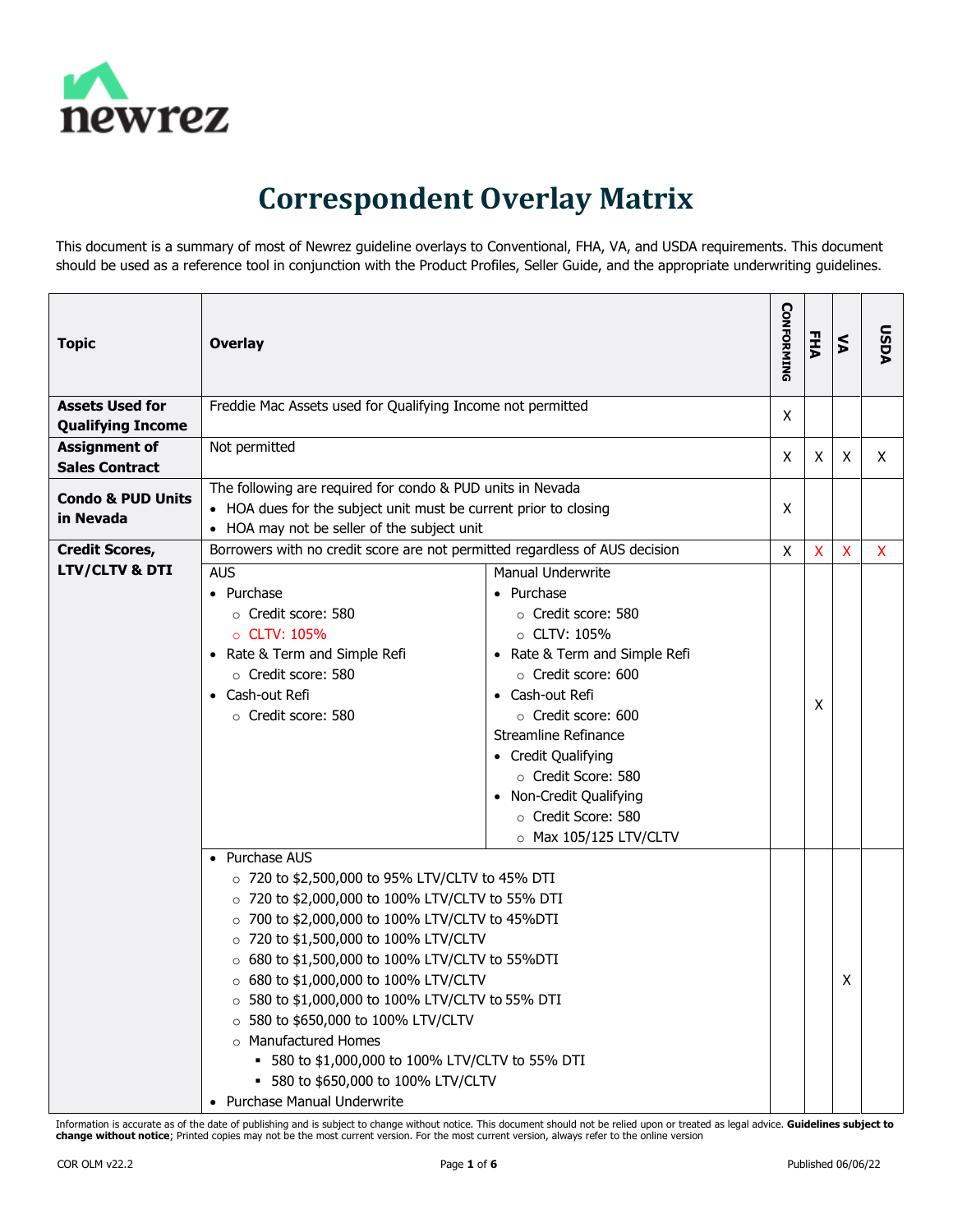

| <b>Topic</b> | <b>Overlay</b>                                            | <b>CONFORMING</b> | <b>FHA</b> | $\leq$ | <b>AGSU</b> |
|--------------|-----------------------------------------------------------|-------------------|------------|--------|-------------|
|              | ○ 700 to \$1,500,000 to 100% LTV/CLTV to 55% DTI          |                   |            |        |             |
|              | $\circ$ 580 to \$1,000,000 to 100% LTV/CLTV to 55% DTI    |                   |            |        |             |
|              | o Manufactured Homes                                      |                   |            |        |             |
|              | ■ 580 to \$1,000,000 to 100% LTV/CLTV to 55% DTI          |                   |            |        |             |
|              | • Cash-out Refi AUS                                       |                   |            |        |             |
|              | $\circ$ 720 to \$2,500,000 to 95% LTV/CLTV to 45% DTI     |                   |            |        |             |
|              | $\circ$ 720 to \$2,000,000 to 100% LTV/CLTV to 55% DTI    |                   |            |        |             |
|              | ○ 700 to \$2,000,000 to 100% LTV/CLTV to 45% DTI          |                   |            |        |             |
|              | ○ 720 to \$1,5000,000 to 100% LTV/CLTV                    |                   |            |        |             |
|              | ○ 680 to \$1,500,000 to 100% LTV/CLTV to 55%DTI           |                   |            |        |             |
|              | ○ 680 to \$1,000,000 to 100% LTV/CLTV                     |                   |            |        |             |
|              | $\circ$ 580 to \$1,000,000 to 100%LTV/CLTV to 55% DTI     |                   |            |        |             |
|              | $\circ$ 580 to \$650,000 to 100% LTV/CLTV                 |                   |            |        |             |
|              | . Fixed Rate: LTV > 90% available for only 360-month term |                   |            |        |             |
|              | • ARM: Maximum LTV $\leq 90\%$                            |                   |            |        |             |
|              | o Manufactured Homes                                      |                   |            |        |             |
|              | • Primary Residence                                       |                   |            |        |             |
|              | • 580 to \$1,000,000 to 90% LTV/CLTV to 55% DTI           |                   |            |        |             |
|              | • 580 to \$650,000 to 90% LTV/CLTV                        |                   |            |        |             |
|              | • Cash-out Refi Manual Underwrite                         |                   |            |        |             |
|              | $\circ$ 700 to \$1,500,000 to 100% LTV/CLTV to 55% DTI    |                   |            |        |             |
|              | $\circ$ 580 to \$1,000,000 to 90% LTV/CLTV to 55% DTI     |                   |            |        |             |
|              | . Fixed Rate: LTV > 90% available for 360-month term      |                   |            |        |             |
|              | $\blacksquare$ ARM: LTV $\leq$ 90%                        |                   |            |        |             |
|              | o Manufactured Homes                                      |                   |            |        |             |
|              | • Primary Residence                                       |                   |            |        |             |
|              | ■ 580 to \$1,000,000 to 90% LTV/CLTV to 55% DTI           |                   |            |        |             |
|              | <b>IRRRL</b>                                              |                   |            |        |             |
|              | • Non-Credit Qualify                                      |                   |            |        |             |
|              | ○ 720 to \$2,500,000 to 105/125 LTV/CLTV                  |                   |            |        |             |
|              | $\circ$ 700 to \$2,000,000 to 105/125 LTV/CLTV            |                   |            |        |             |
|              | $\circ$ 680 to \$1,500,000 to 105/125 LTV/CLTV            |                   |            |        |             |
|              | $\circ$ 580 to \$1,000,000 to 105/125 LTV/CLTV            |                   |            |        |             |
|              | o Manufactured Home                                       |                   |            |        |             |
|              | • Primary Residence                                       |                   |            |        |             |
|              | ■ 580 to \$1,000,000 to 105/125 LTV/CLTV                  |                   |            |        |             |
|              | • Credit Qualify                                          |                   |            |        |             |
|              | $\circ$ 720 to \$2,500,000 to 105/125 LTV/CLTV to 45% DTI |                   |            |        |             |
|              | $\circ$ 720 to \$2,000,000 to 105/125 LTV/CLTV to 55% DTI |                   |            |        |             |
|              | ○ 700 to \$2,000,000 to 105/125 LTV/CLTV to 45% DTI       |                   |            |        |             |
|              | $\circ$ 680 to \$1,500,000 to 105/125 LTV/CLTV to 45% DTI |                   |            |        |             |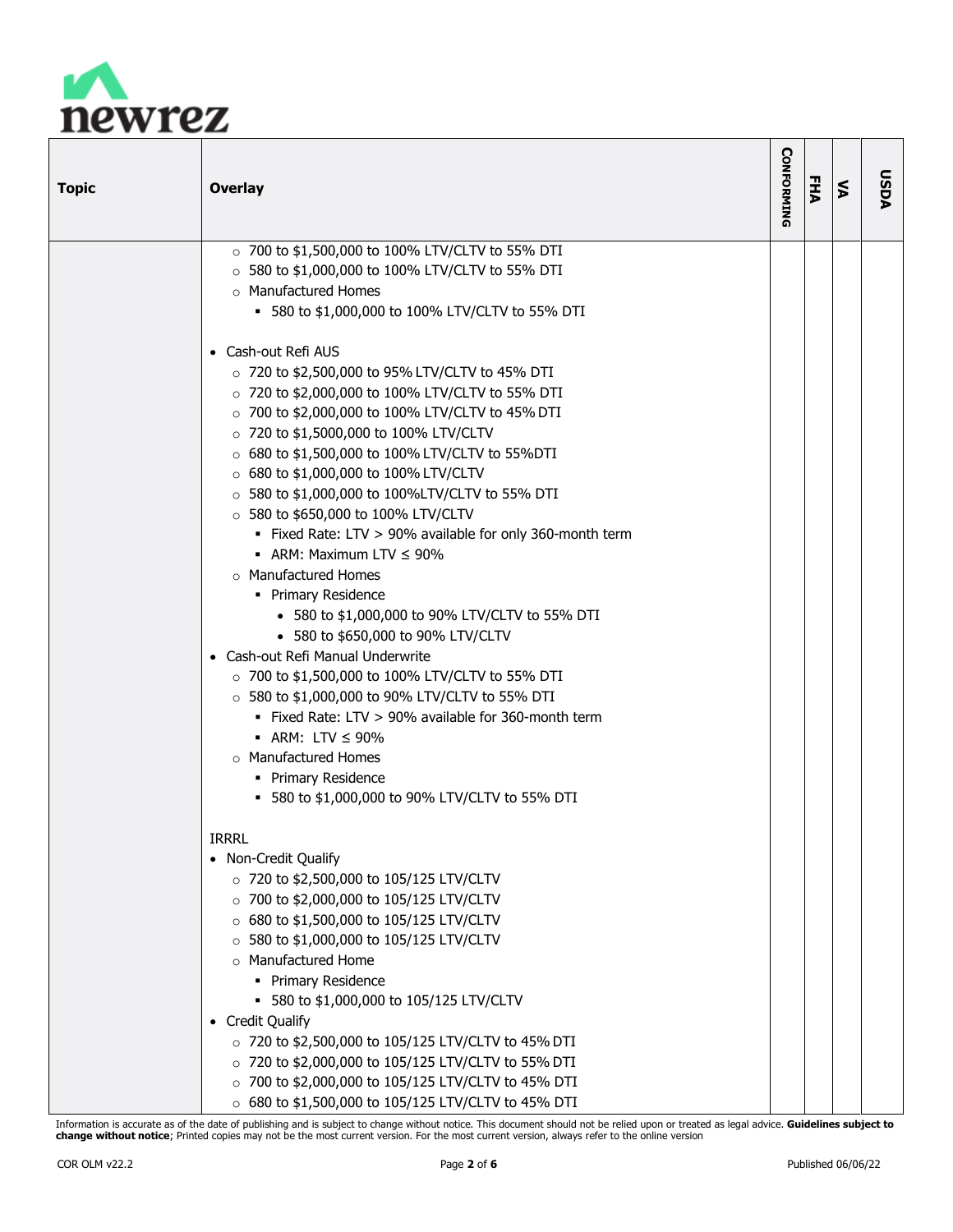

| <b>Topic</b>             | <b>Overlay</b>                                                                                                                                             | <b>CONFORMING</b> | <b>FHA</b> | <b>S</b> | DSDA |
|--------------------------|------------------------------------------------------------------------------------------------------------------------------------------------------------|-------------------|------------|----------|------|
|                          | ○ 580 to \$1,000,000 to 105/125 LTV/CLTV to 55% DTI<br>o Manufactured Homes<br>• Primary Residence<br>■ 580 to \$1,000,000 to 105/125 LTV/CLTV to 55%      |                   |            |          |      |
|                          | <b>USDA</b><br>• Purchase and Standard Rate & Term (Non-Streamlined) Refinance: 640<br>• Streamlined Refinance: 620<br>• Streamlined Assist Refinance: 600 |                   |            |          | X    |
| <b>Employment After</b>  | The employment start date must be within 90 days of the Note date.                                                                                         | Χ                 | Χ          | X        | X    |
| the Note Date            | Fannie Mae Option 1 and 2 not permitted                                                                                                                    | X                 |            |          |      |
|                          | Freddie Mac Option 2 not permitted                                                                                                                         |                   |            |          |      |
| <b>Ineligible</b>        | <b>Hybrid Appraisal</b>                                                                                                                                    | X                 |            |          |      |
| <b>Appraisal</b>         |                                                                                                                                                            |                   |            |          |      |
| <b>Ineligible Assets</b> | Sweat equity                                                                                                                                               | X                 |            | X        | X    |
|                          | HomeReady & Home Possible                                                                                                                                  | X                 |            |          |      |
|                          | • Sweat equity                                                                                                                                             |                   |            |          |      |
| <b>Ineligible</b>        | Borrowers living in the U.S. under Deferred Action for Childhood Arrivals (DACA)                                                                           | X                 |            |          |      |
| <b>Borrowers</b>         | (USDA does not permit DACA recipients therefore it is not marked as an overlay)                                                                            |                   |            |          |      |
|                          | Borrowers without a valid Social Security Number. ITINs are not permitted.                                                                                 | χ                 | Χ          | X        | X    |
|                          | Principals/Owners of Correspondents are not eligible                                                                                                       | Χ                 | Χ          | X        | X    |
| <b>Ineligible</b>        | • Fannie Mae HFA Program                                                                                                                                   |                   |            |          |      |
| <b>Programs</b>          | Fannie Mae High LTV Refinance                                                                                                                              |                   |            |          |      |
|                          | • Fannie Mae Homestyle Renovation                                                                                                                          |                   |            |          |      |
|                          | • Fannie Mae MH Advantage                                                                                                                                  |                   |            |          |      |
|                          | • Fannie Mae Rural High-Needs Waiver<br>Freddie Mac CHOICEHome                                                                                             | X                 |            |          |      |
|                          | • Freddie Mac Enhanced Relief Refinance                                                                                                                    |                   |            |          |      |
|                          | • Freddie Mac GreenCHOICE                                                                                                                                  |                   |            |          |      |
|                          | • Freddie Mac Home Possible Super Conforming Ioan amounts                                                                                                  |                   |            |          |      |
|                          | • HFA Preferred Advantage Program                                                                                                                          |                   |            |          |      |
|                          | • 203(K) Rehabilitation Mortgage                                                                                                                           |                   |            |          |      |
|                          | • Good Neighbor Next Door                                                                                                                                  |                   |            |          |      |
|                          | • Graduated Payment Mortgage (GPM)                                                                                                                         |                   |            |          |      |
|                          | • Growing Equity Mortgages (GEM)                                                                                                                           |                   |            |          |      |
|                          | • Hope for Homeowners                                                                                                                                      |                   | Χ          |          |      |
|                          | • HUD REO Program                                                                                                                                          |                   |            |          |      |
|                          | • Indian Reservations (Section 184 mortgage)                                                                                                               |                   |            |          |      |
|                          | • Section 247 Hawaiian Homelands                                                                                                                           |                   |            |          |      |
|                          | • Farm Residence Loans                                                                                                                                     |                   |            |          |      |
|                          | • Graduated Payment Mortgage GPM)                                                                                                                          |                   |            | Χ        |      |
|                          | • Growing Equity Mortgages (GEM)                                                                                                                           |                   |            |          |      |
|                          | • HPML Loans                                                                                                                                               |                   |            |          |      |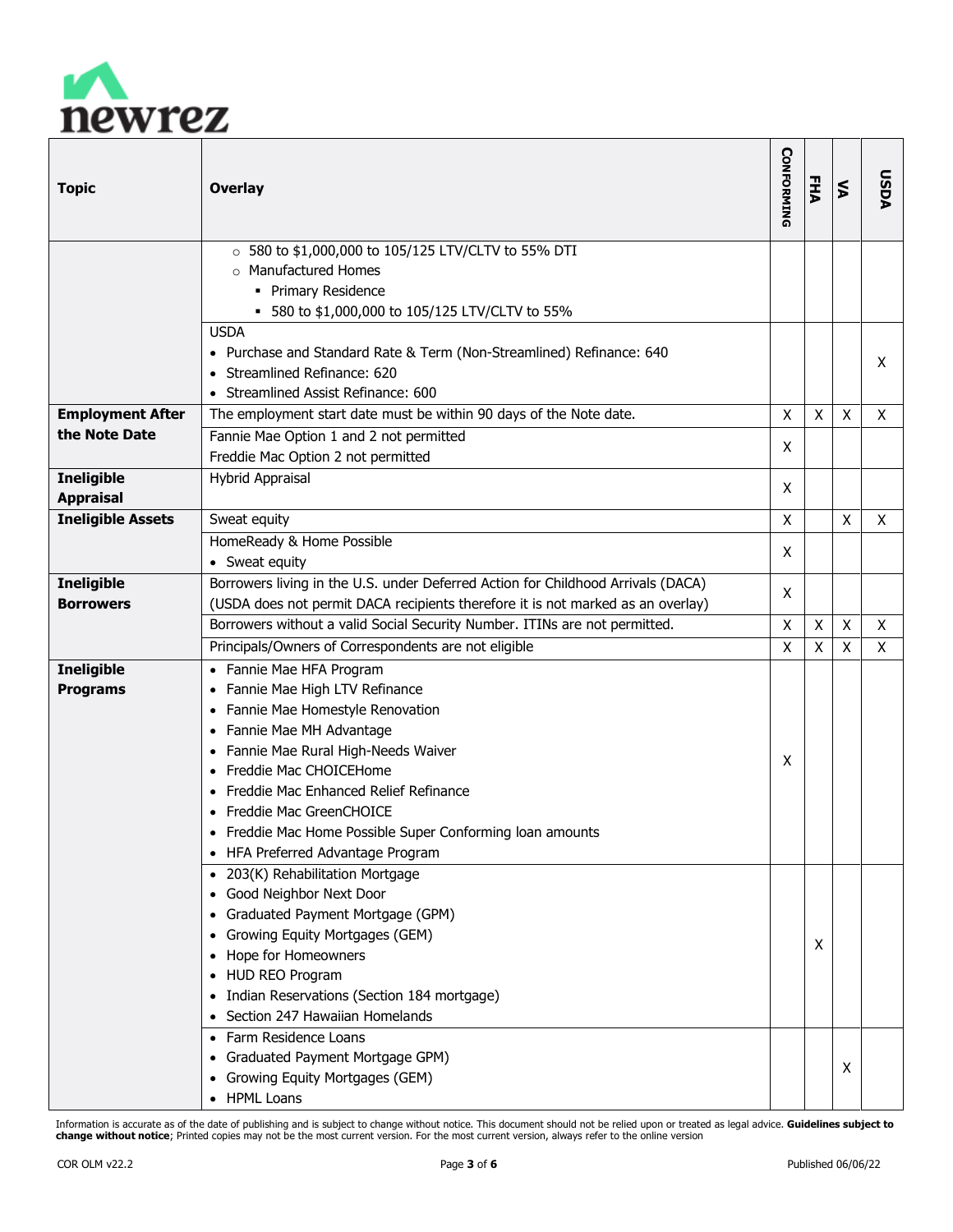

| <b>Topic</b>             | <b>Overlay</b>                                                                          | <b>CONFORMING</b> | EHA | ⋚ | NGSU |
|--------------------------|-----------------------------------------------------------------------------------------|-------------------|-----|---|------|
|                          | • High Cost Loans                                                                       |                   |     |   |      |
|                          | Specially Adapted Housing                                                               |                   |     |   |      |
|                          | • Supplemental Loans                                                                    |                   |     |   |      |
|                          | • Graduated Payment Mortgage GPM)                                                       |                   |     |   |      |
|                          | • Growing Equity Mortgages (GEM)                                                        |                   |     |   |      |
|                          | Repair and Rehabilitation Loan                                                          |                   |     |   | X    |
|                          | • Rural Energy Plus                                                                     |                   |     |   |      |
|                          | • Streamlined Refinance (excluding Streamlined Assist)                                  |                   |     |   |      |
| <b>Ineligible</b>        | $\bullet$ Co-ops                                                                        |                   |     |   |      |
| <b>Properties</b>        | Indian/Tribal Lands                                                                     |                   |     |   |      |
|                          | Land trust                                                                              | X                 | X   | X | X    |
|                          | • Log homes                                                                             |                   |     |   |      |
|                          | • Unique Properties, including but not limited to, 3D printed homes, container homes,   |                   |     |   |      |
|                          | barndominiums, geodesic homes, geodesic homes                                           |                   |     |   |      |
|                          | • Properties appraised with C5 condition rating                                         | $\pmb{\chi}$      |     |   |      |
|                          | • Properties with Individual Purification Water Systems                                 |                   | X   |   |      |
|                          | • Manufactured homes for USDA purchase transactions                                     |                   |     |   | X    |
| <b>IRS Form 4506-C</b>   | Borrowers whose income has been validated through the DU validation service or LPA      | X                 |     |   |      |
|                          | AIM must sign IRS Form 4506-C at closing even if DU or LPA waives the requirement.      |                   |     |   |      |
| <b>Loan Amount</b>       | • Maximum \$647,200 loan amount for Continental US                                      |                   |     |   | X    |
|                          | • Maximum \$970,800 loan amount for Hawaii                                              |                   |     |   |      |
|                          | Maximum \$2,500,000 loan amount                                                         |                   |     | X |      |
| <b>Manufactured</b>      | The following are not permitted                                                         |                   |     |   |      |
| <b>Housing</b>           | Leasehold estate                                                                        |                   |     |   |      |
|                          | Newly constructed units                                                                 |                   |     |   | X    |
|                          | Units located in Hawaii                                                                 |                   |     |   |      |
|                          | Units on a property with a hobby farm                                                   |                   |     |   |      |
|                          | Units with mixed-use                                                                    |                   |     |   |      |
| <b>Military Owner</b>    | A borrower currently on active duty must occupy the subject primary residence within 60 |                   |     |   |      |
| <b>Occupancy</b>         | days of Note. A borrower currently on active duty and absent from their primary         | x                 |     |   |      |
|                          | residence is not permitted                                                              |                   |     |   |      |
| <b>Mortgage Credit</b>   | Payment must be made to the borrower and not the servicer                               | X                 | X   | X | X    |
| <b>Certificates</b>      |                                                                                         |                   |     |   |      |
| <b>Mortgage</b>          | • Standard coverage is required                                                         | X                 |     |   |      |
| <b>Insurance</b>         | • Minimum or custom mortgage insurance coverage (with LLPAs) is not permitted           |                   |     |   |      |
| <b>Mortgage Interest</b> | Payment must be made to the borrower and not the servicer                               | X                 | X   | X | X    |
| Differential (MID)       |                                                                                         |                   |     |   |      |
| <b>Mortgage</b>          | For existing mortgages that have been modified, the first payment due date of new       |                   | X   |   |      |
| <b>Seasoning</b>         | mortgage must be on or after the later of:                                              |                   |     |   |      |
| (Forbearance and         | • The date that is 210 days after the date on which the first modified monthly payment  |                   |     |   |      |
| <b>Modified Loans)</b>   | was due on the mortgage being refinanced; or                                            |                   |     |   |      |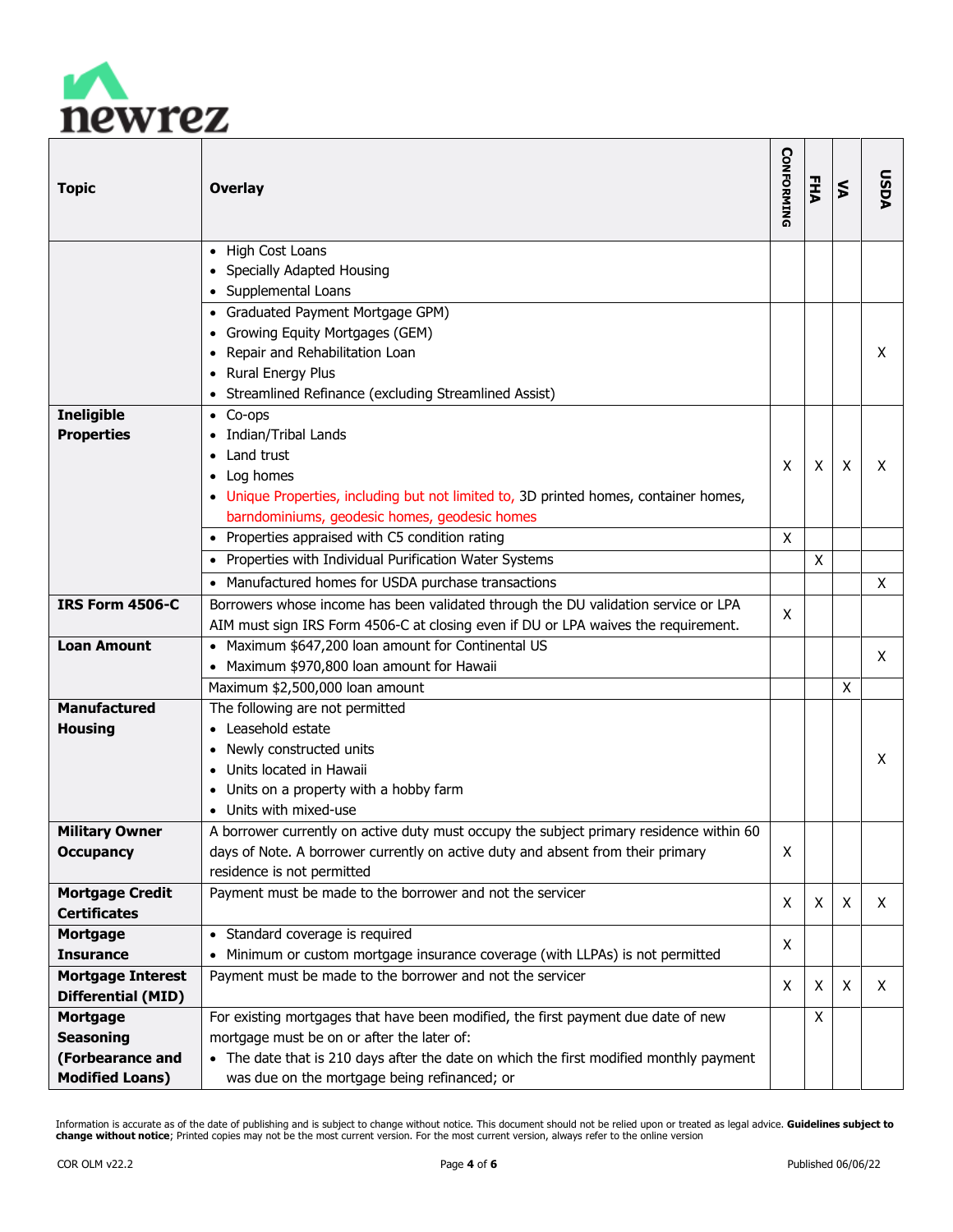

| <b>Topic</b>                                                 | <b>Overlay</b>                                                                                                                                                                                                                                                                                                                                                                                                                            | <b>CONFORMING</b>         | EHA          | ⋚                         | DSDA |
|--------------------------------------------------------------|-------------------------------------------------------------------------------------------------------------------------------------------------------------------------------------------------------------------------------------------------------------------------------------------------------------------------------------------------------------------------------------------------------------------------------------------|---------------------------|--------------|---------------------------|------|
|                                                              | • The date on which six modified payments have been made on the mortgage being<br>refinanced.                                                                                                                                                                                                                                                                                                                                             |                           |              |                           |      |
|                                                              | For refinance of modified mortgages, the Note date of the new loan must be on or after<br>the later of:<br>• The date that is 210 days after the date on which the first modified monthly payment<br>was due on the mortgage being refinanced; or<br>• The date on which six modified payments have been made on the mortgage being<br>refinanced.                                                                                        |                           |              | X                         |      |
|                                                              | A borrower who has deferred mortgage payments as result of recent forbearance<br>plan must have resumed making payments for a period of at least six months and<br>not have any defaults in the previous 12-month period, excluding the time the loan<br>was in forbearance                                                                                                                                                               |                           |              |                           | X    |
| <b>New Construction</b>                                      | Self-built homes and borrower acting as own contractor                                                                                                                                                                                                                                                                                                                                                                                    | $\boldsymbol{\mathsf{x}}$ | $\mathsf{X}$ | $\boldsymbol{\mathsf{X}}$ |      |
| Non-Arm's Length<br><b>Transactions</b>                      | Follow agency guidelines with the following exception:<br>• Transactions where the loan originator is acting in another real estate related role<br>with the following exceptions loan officers who are appropriately licensed in the<br>state of CA or FL who are acting as the buyer's agent. A copy of the FL Disclosure<br>of Conflict of Interest or CA Dual Capacity Disclosure is required to be provided<br>by the correspondent. | X                         |              |                           |      |
| <b>Non-Traditional</b><br>Credit                             | Not permitted                                                                                                                                                                                                                                                                                                                                                                                                                             | X                         | X            | X                         | X    |
| <b>Power of Attorney</b>                                     | The use of a Power of Attorney is not permitted on a cash-out refinance                                                                                                                                                                                                                                                                                                                                                                   | X                         |              |                           |      |
|                                                              | A principal curtailment is permitted up to the lesser of 2% of the loan amount or \$2,500                                                                                                                                                                                                                                                                                                                                                 | X                         |              |                           |      |
| <b>Principal</b>                                             | FHA Refinances: Maximum principal curtailment is \$500                                                                                                                                                                                                                                                                                                                                                                                    |                           | X            |                           |      |
| <b>Curtailment</b>                                           | IRRRL: Maximum principal curtailment is \$500                                                                                                                                                                                                                                                                                                                                                                                             |                           |              | X                         |      |
| <b>Private Transfer</b><br><b>Fees</b>                       | Properties encumbered with private transfer fees not permitted.                                                                                                                                                                                                                                                                                                                                                                           | X                         | X            | X                         | X    |
| <b>Rebuttable</b><br><b>Presumption</b>                      | Not permitted                                                                                                                                                                                                                                                                                                                                                                                                                             |                           |              | X                         |      |
| <b>Single Close</b><br><b>Modification of</b><br><b>Note</b> | Not permitted                                                                                                                                                                                                                                                                                                                                                                                                                             |                           |              |                           | X    |
| <b>Texas Home Equity</b>                                     | A refinance transaction that is subject to Texas Home Equity Section 50(a)(6) is not                                                                                                                                                                                                                                                                                                                                                      |                           | X            | X                         | X    |
| <b>Refinance</b>                                             | permitted                                                                                                                                                                                                                                                                                                                                                                                                                                 |                           |              |                           |      |
| <b>Underwriting</b>                                          | Manual Underwrite not permitted<br>Manual Underwrite is not permitted except for Streamlined Assist Refi                                                                                                                                                                                                                                                                                                                                  | X                         |              |                           | X    |
| <b>Additional Overlays for Non-Delegated Correspondents</b>  |                                                                                                                                                                                                                                                                                                                                                                                                                                           |                           |              |                           |      |
| <b>Business Assets</b>                                       | Business assets are allowed for down payment and closing costs if the following are met:                                                                                                                                                                                                                                                                                                                                                  |                           |              |                           |      |
|                                                              | • The borrower is the majority owner of the business<br>• Business assets are not used for reserves                                                                                                                                                                                                                                                                                                                                       |                           | X            | X                         | X    |